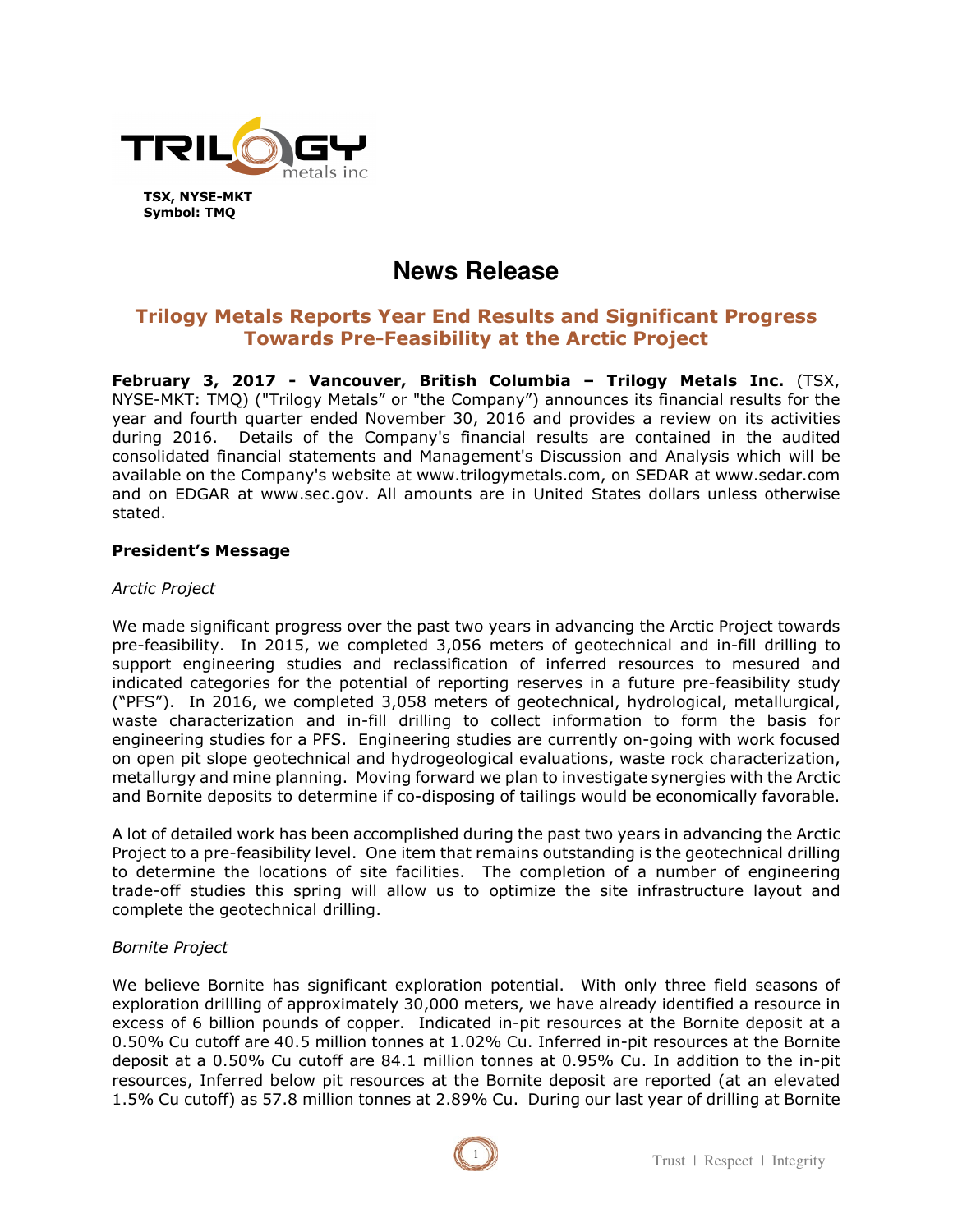in 2013, five of the last holes drilled intercepted significant copper intervals. Mineralization remains open along an approximately 1-kilometer strike length, including drill hole RC13-224 which intersected 236 meters grading 1.9% copper. The copper grades and thick intervals of mineralization found at Bornite warrants further exploration to fully understand the potential of this project.

## *Being Creative in Difficult Times*

In 2015, we acquired Sunward Resources Limited ("Sunward"), a publicly listed company holding the Titiribi project, a promising gold asset in Colombia and approximately \$20 million in cash. In 2016, we received an unsolicited offer to purchase the Titiribi project by Brazil Resources Inc. in exchange for marketable securities valued at \$8.1 million which we intend to monetize over time.

## *Thanking our Dedicated Team*

With the downturn in the mining sector, we have operated the Company in a lean fashion. With limited resources, our staff have "done more with less" over the past few years and continued to maintain high levels of standards and quality of work throughout the organization. The Board of Directors and Officers of the Company appreciate all the hard work and the dedication of the team during these challenging past few years. Recently, copper prices have improved as have market interest in development stage copper projects. Trilogy will continue to steadfastly advance the Arctic and Bornite projects and work with our partners – NANA and AIDEA, to advance permitting of the AMDIAP and develop the Ambler mining district into one of North America's premier metal producing regions.

## *Rick Van Nieuwenhuyse*

*President & CEO* 

## **Review of 2016 Project Activities**

In the spring of 2016 we announced the release of an updated resource estimate and National Instrument 43-101 ("NI 43-101") Technical Report titled "NI 43-101 Technical Report on the Bornite Project, Northwest Alaska, USA" effective May 16, 2016. The update incorporated a new 3D lithology, alteration and structural model for the Bornite deposit, as well as results from previously un-sampled or partially sampled historical Kennecott drill core. A positive update with contained copper in Indicated Resources increasing from 334 to 913 million pounds constituting a 173% increase in contained metal. Total contained copper in Inferred Resources decreased from 5.7 to 5.5 billion pounds (1.8Blbs in-pit and 3.7Blbs below-pit) which constitutes a 4% decrease in contained metal due principally to moving in-pit Inferred Resources to the Indicated category. We continue to evaluate geological and hydrogeological data to support internal desktop evaluations and planning of future field investigations at the Bornite Project.

In fiscal 2016, we expended \$5.0 million on the UKMP Projects, mainly at Arctic, consisting of \$1.3 million in wages and benefits, \$0.7 million in drilling, \$0.7 million in engineering expenses, \$1.3 million in project support expenses, \$0.4 million in land maintenance and permit expenses, and \$0.3 million in environmental studies. The Company completed another successful field season in 2016 advancing the Arctic deposit towards pre-feasibility. We accomplished a 3,058-meter drill program at the Arctic Project, significant baseline environmental data collection, and furthered the engineering of the project. The summer field season was completed on time and 10% under budget, with a total spend of \$5.0 million in 2016. The 2016 drill program was designed to collect data for geotechnical, hydrological,

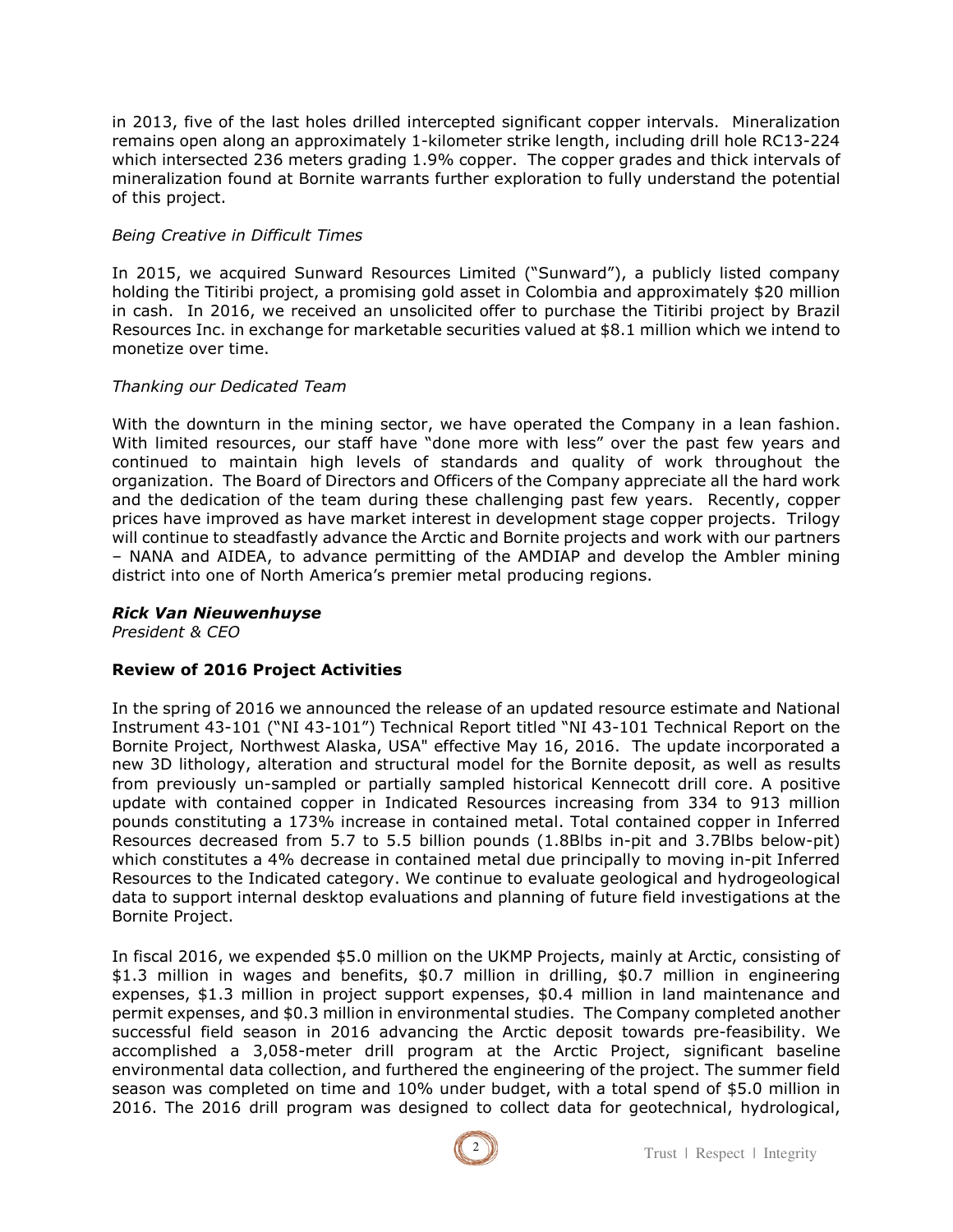waste rock characterization and metallurgical studies as well as further resource definition.

## **Working with NANA**

We continue to work with NANA on workforce development within NANA's region. Through the Oversight Committee and the Workforce Development sub-committee, NANA and the Company jointly work on programs to facilitate local hiring of NANA shareholders. The Company has contributed a total of \$140,000 to a scholarship fund which grants awards to NANA shareholders for either (i) the recipient's student expenses directly related to education, i.e., academic education at an accredited institution; or (ii) the recipient's student expenses directly related to vocational or technical schooling or training at a recognized institution intended to qualify the recipient for enhanced employment opportunities. The Workforce Development sub-committee which consists of equal representation from NANA and the Company will review all applications for 2017 and will select recipients for grant awards. We are committed to training and hiring locally. We have been very successful in hiring NANA shareholders at the UKMP Projects, having over 50% local hire each year over the past 5 years. In 2016, our field season employees consisted of 55% NANA shareholders and in 2017 we are committed to the continuation of hiring locally at the project.

## **Working with the State of Alaska**

We continued our efforts in supporting the Alaska Industrial Development Export Authority ("AIDEA") throughout 2016 towards drafting an Environmental Impact Statement ("EIS") as prescribed under the National Environmental Policy Act process to permit the Ambler Mining District Industrial Access Project ("AMDIAP"). The AMDIAP is anticipated to provide surface access to the Ambler mining district and our UKMP Projects – Arctic and Bornite. The project design is modeled on AIDEA's successful DeLong Mountain Transportation System ("DMTS"), which includes an industrial access road from the Red Dog Mine to the DMTS port. AIDEA worked with private investors to finance construction of the DMTS industrial access road, and the costs of road construction were paid back through tolls paid by the mine for use of the road. AMDIAP, once complete, will provide access to the Ambler Mining District through Gates of the Arctic National Preserve. This access is guaranteed in the Alaska National Interest Lands Conservation Act ("ANILCA") passed by the Congress of the United States of America.

On October 21, 2015, Alaska's Governor authorized AIDEA to begin the EIS process and shortly thereafter, the Consolidated SF299 ANILCA applications Right of Way application document in respect of the AMDIAP was submitted by AIDEA to the relevant federal agencies, including the National Park Service ("NPS"), the U.S. Army Corp of Engineers ("USACE"), Bureau of Land Management ("BLM"), U.S. Coast Guard ("USCG"), and the U.S. Federal Highway Administration ("FHWA"). NPS, USACE, BLM, and FHWA have accepted the application as "complete and compliant" and represents a significant advancement in the permitting process. BLM will be the lead federal agency for the EIS, along with NPS taking the lead on the Environmental and Economic Analysis ("EEA") per ANILCA Section 201.4(d). A project kickoff meeting with the State of Alaska and Federal agencies was held in early December 2016 to discuss next steps which include the scope of work for the third party EIS contractor, anticipated timing of BLM issuance of the Notice of Intent between March 2017 and May 2017, and NPS and FHWA working on the EEA. More information on the AMDIAP and the ANILCA permitting process is available on AIDEA's website at www.ambleraccess.org.

## **Corporate Developments**

Shareholders approved the name change to Trilogy Metals Inc. at our annual and special meeting of shareholders held on May 18, 2016. In September 2016, we changed our name to

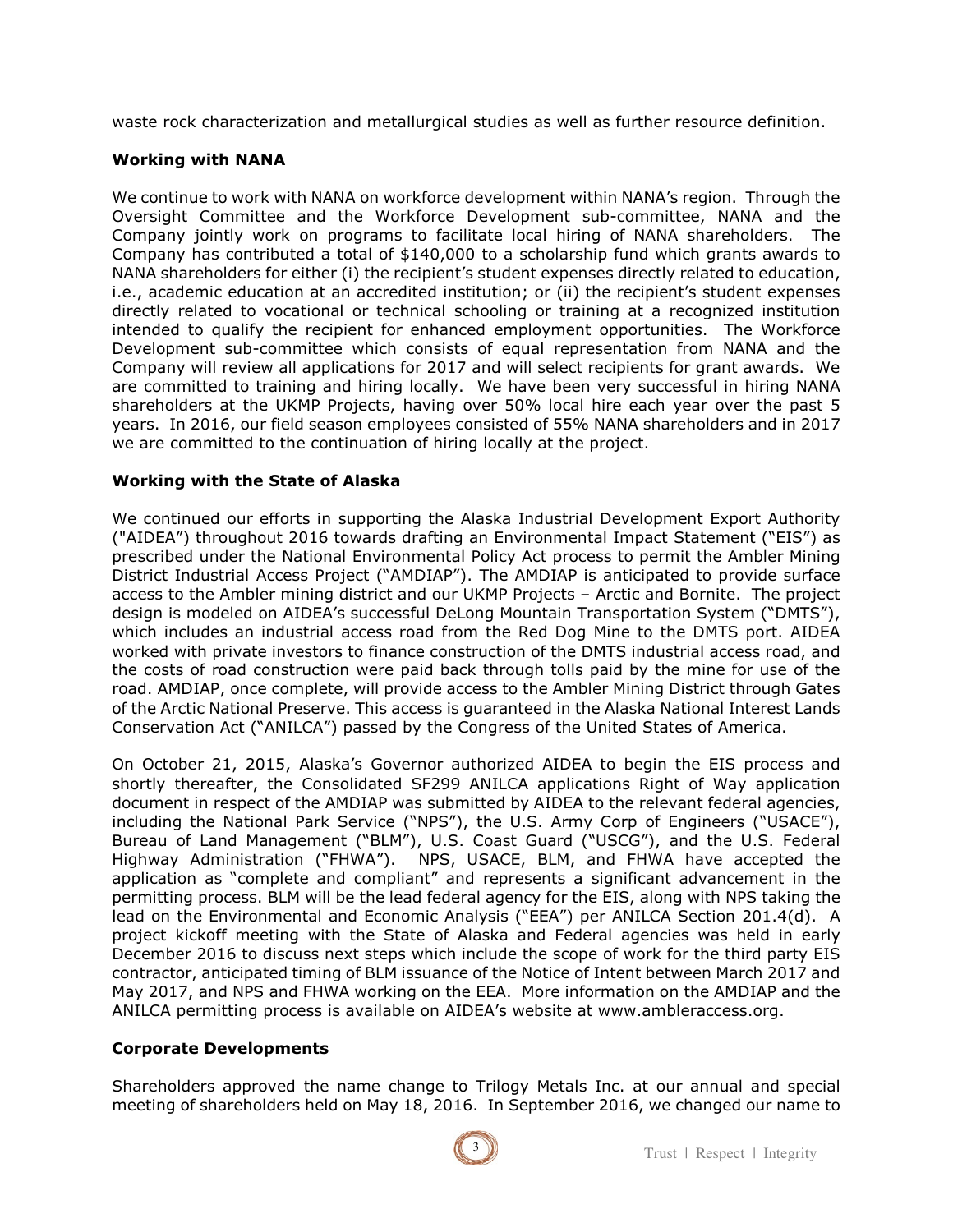Trilogy Metals Inc. to better reflect our Company's naturally diversified resource base. The UKMP is located in the Ambler mining district in northwest Alaska; a region known to host deposits rich in copper, zinc, lead, gold and silver. The Company controls the mineral rights to approximately 353,000 acres of land containing two known mineral belts, the Ambler Schist Belt and the Bornite Carbonate Sequence. The Ambler Schist Belt hosts volcanogenic massive sulfide (VMS) type mineralization occurring as a series of high-grade polymetallic copper-lead-zinc-gold-silver deposits along the entire 100 kilometer (70 mile) long belt. The Bornite Carbonate Sequence hosts several copper replacement targets around the Aurora and Pardner Hill prospects, in addition to an established resource identified at Bornite. Mineralization at Bornite, Aurora and Partner Hill are all open to further exploration.

On September 1, 2016, Trilogy Metals completed the sale of all of the issued and outstanding shares of Sunward Investments Ltd. ("Sunward Investments") to Brazil Resources Inc. ("BRI") for consideration of 5,000,000 common shares of BRI, of which 2,500,000 common shares are subject to a six month holding period, and 1,000,000 BRI warrants, with each warrant exercisable into one common share of BRI for a period of two years from the completion date at an exercise price of Cdn\$3.50. The total consideration was valued at approximately \$8.1 million. Sunward Investments, through a subsidiary, owns 100% of the Titiribi gold-copper exploration project. On December 7, 2016 BRI changed its name to GoldMining Inc. The Company acquired Sunward Investments and the Titiribi project as part of its acquisition of Sunward in a business combination which closed on June 19, 2015.

#### **Annual Financial Results**

| <u>III uluusullus ol uulluis,</u>           |                              |              |                   |
|---------------------------------------------|------------------------------|--------------|-------------------|
|                                             | except for per share amounts |              |                   |
| <b>Selected financial results</b>           | <b>Year ended</b>            | Year ended   | <b>Year ended</b> |
|                                             | November 30,                 | November 30, | November 30,      |
|                                             | 2016                         | 2015         | 2014              |
|                                             |                              |              |                   |
| General and administrative                  | 1,337                        | 1,346        | 1,484             |
| Mineral properties expense                  | 5,037                        | 4,167        | 2,512             |
| Professional fees                           | 442                          | 1,346        | 952               |
| <b>Salaries</b>                             | 1,003                        | 1,085        | 3,012             |
| Salaries - stock-based compensation         | 615                          | 831          | 887               |
| Loss from continued operations for the year | 8,712                        | 9,134        | 9,648             |
| (Income)/loss from discontinued operations  | (3,850)                      | 398          |                   |
| for the year                                |                              |              |                   |
| Loss and comprehensive loss for the year    | 4,862                        | 9,532        | 9,648             |
| Basic and diluted loss per common share     | \$0.05                       | \$0.12       | \$0.17            |

The following selected annual information is prepared in accordance with U.S. GAAP.

For the year ended November 30, 2016, we reported a net loss of \$4.9 million (or \$0.05 basic and diluted loss per common share) compared to a net loss for the corresponding period in 2015 of \$9.5 million (or \$0.12 basic and diluted loss per common share) and a net loss of \$9.6 million for the corresponding period in 2014 (or \$0.17 basic and diluted loss per common share). This variance was primarily due to a one-time gain on the sale of Sunward Investments. Additionally, there were decreases in annual professional fees and stock-based compensation expense offset against an increase in mineral properties expenses in 2016.

The significant variance in 2016 relates to the gain recognized on the sale of Sunward Investments and the Titiribi Project of \$4.4 million, pre-tax. This was a one-time event for which there is no comparable gain in prior years. Additionally, as a result of the sale, the



*in thousands of dollars,*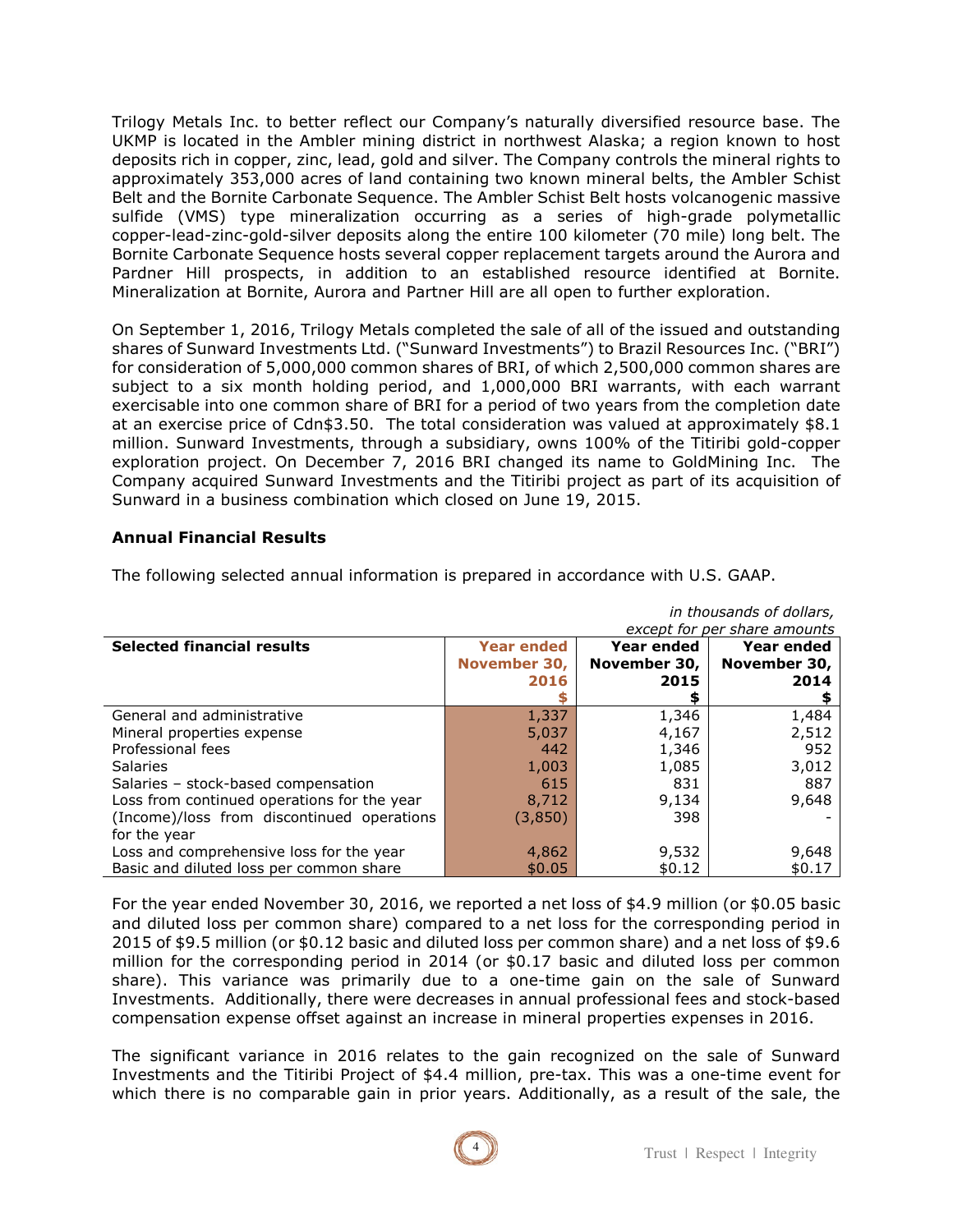operations of Sunward Investments were reclassified as a discontinued operation, retrospectively. Expenses of \$0.6 million for the year ended November 30, 2016 and \$0.4 million for the year ended November 30, 2015 related to the Sunward Investments operations were reclassified to discontinued operations. As Sunward Resources Ltd. was purchased by the Company in June 2015, there are no amounts prior to June 2015 included in the consolidated results. In addition to the gain recognized on the sale, we also realized \$0.1 million in gains on the sale of investments received as consideration for the year ended November 30, 2016.

Professional fees for the year ended November 30, 2016 were \$0.4 million, a reduction of \$0.9 million from the \$1.3 million incurred for the year ended November 30, 2015, and a reduction from the \$1.0 million incurred for the year ended November 30, 2014. Expenses in 2016 were down significantly due to less corporate transaction activity as well as \$0.2 million in costs related to the sale of Sunward recorded in discontinued operations. In 2015, expenses were incurred for legal and technical due diligence and regulatory approvals associated with the acquisition of Sunward and, in 2014, legal costs associated with a private placement financing were incurred for which there is no comparable amount in the current year.

The variance in the mineral properties expense was primarily due to the differing magnitude of the field programs at our UKMP Project in 2016, 2015 and 2014. In 2016, we completed a similar-sized drill program consisting of 3,058 meters at the Arctic Project, however, we significantly increased the environmental baseline data collection and engineering site investigations compared to the 2015 program. In 2015, we completed fourteen diamond drill holes amounting to 3,056 meters at the Arctic Project, as well as engineering and environmental site investigations. In 2014, we completed a re-sampling and re-assaying program of approximately 13,000 meters of historical drill core from Bornite. Mineral property expenses consist of direct drilling, personnel, community, resource reporting and other exploration expenses, as well as indirect project support expenses such as fixed wing charters, helicopter support, fuel, and other camp operation costs.

The comparable basic and diluted loss per common share for 2016 is lower than 2015 and 2014 due to the gain on the sale of Sunward Investments. The 2015 basic and diluted loss per common share is lower than 2014 mainly as a result of the additional shares issued during 2015 as a result of the Sunward acquisition completed in June 2015 as well as a lower loss figure.

## **Fourth Quarter Results**

During the fourth quarter of 2016, we earned income of \$2.0 million compared to a net loss of \$2.1 million for the comparable period in 2015. The earnings in the fourth quarter of 2016 were due to the gain on sale of Sunward Investments of \$4.4 million offsetting net expenses of \$2.4 million. We incurred \$1.4 million of mineral property expenses in the fourth quarter of 2016 compared to \$0.9 million in the fourth quarter of 2015 for fairly comparable expenses including assaying costs from the summer drill program and engineering costs for the Arctic deposit. We recognized \$0.2 million in foreign exchange losses in the fourth quarter of 2016 mainly due to the movement of the Canadian dollar as a result of holding the investments in BRI. As we acquired the investments in the fourth quarter of 2016, there is no comparable amount in 2015.

## **Liquidity and Capital Resources**

At November 30, 2016, we had \$7.3 million in cash and cash equivalents. We expended \$8.9 million on operating activities during the 2016 fiscal year compared with \$8.4 million for

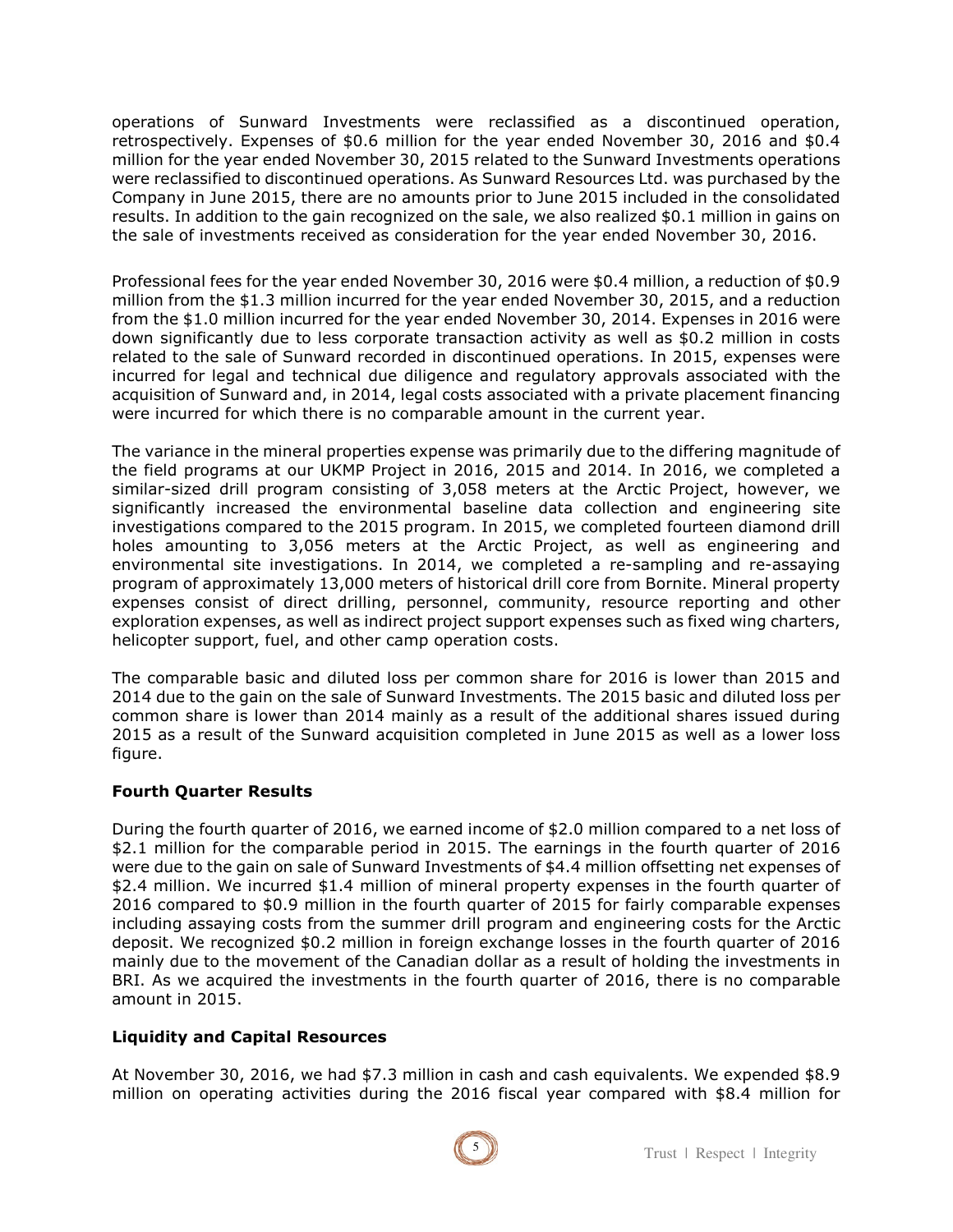operating activities for the same period in 2015, and expenditures of \$8.6 million for operating activities for the same period in 2014. A majority of cash spent on operating activities during all periods was expended on mineral property expenses, professional fees, salaries and general and administrative expenses. The increase in cash spent in the year ended November 30, 2016 is mainly due to increased mineral property expenses of \$0.9 million, increased discontinued operations expense of \$0.2 million expended on Sunward offset by decreased professional fees of \$0.9 million.

During the year ended November 30, 2016, we raised \$0.2 million in sales from investments acquired through the sale of Sunward Investments. During the year ended November 30, 2015, we generated \$19.4 million from investing activities through the acquisition of Sunward. During the year ended November 30, 2014, we raised \$7.2 million in proceeds from the completion of a private placement in July 2014.

As at November 30, 2016, the Company continues to manage its cash expenditures and management believes that the working capital available is sufficient to meet its operational requirements for the next year. Future financings are anticipated through equity financing, debt financing, the sale of investments, convertible debt, or other means.

## **Qualified Persons**

Erin Workman, P.Geo., Director of Technical Services for Trilogy Metals Inc., is a Qualified Person as defined by NI 43-101. Ms. Workman has reviewed the technical information in this news release and approves the disclosure contained herein.

## **About Trilogy Metals**

Trilogy Metals Inc., formerly NovaCopper Inc., is a metals exploration company focused on exploring and developing the Ambler mining district located in northwestern Alaska. It is one of the richest and most-prospective known copper-dominant districts located in one of the safest geopolitical jurisdictions in the world. It hosts world-class polymetallic VMS deposits that contain copper, zinc, lead, gold and silver, and carbonate replacement deposits which have been found to host high grade copper mineralization. Exploration efforts have been focused on two deposits in the Ambler mining district - the Arctic VMS deposit and the Bornite carbonate replacement deposit. Both deposits are located within the Company's land package that spans approximately 143,000 hectares. The Company has an agreement with NANA Regional Corporation, Inc., a Regional Alaska Native Corporation that provides a framework for the exploration and potential development of the Ambler mining district in cooperation with local communities. Our vision is to develop the Ambler mining district into a premier North American copper producer.

#### **Company Contacts**

Rick Van Nieuwenhuyse **Elaine Sanders** rickvann@trilogymetals.com elaine.sanders@trilogymetals.com

President & Chief Executive Officer Vice President & Chief Financial Officer

#### **604-638-8088 or 1-855-638-8088**

**# # #** 

#### *Cautionary Note Regarding Forward-Looking Statements*

*This press release includes certain "forward-looking information" and "forward-looking statements" (collectively "forward-looking statements") within the meaning of applicable Canadian and United States securities legislation*